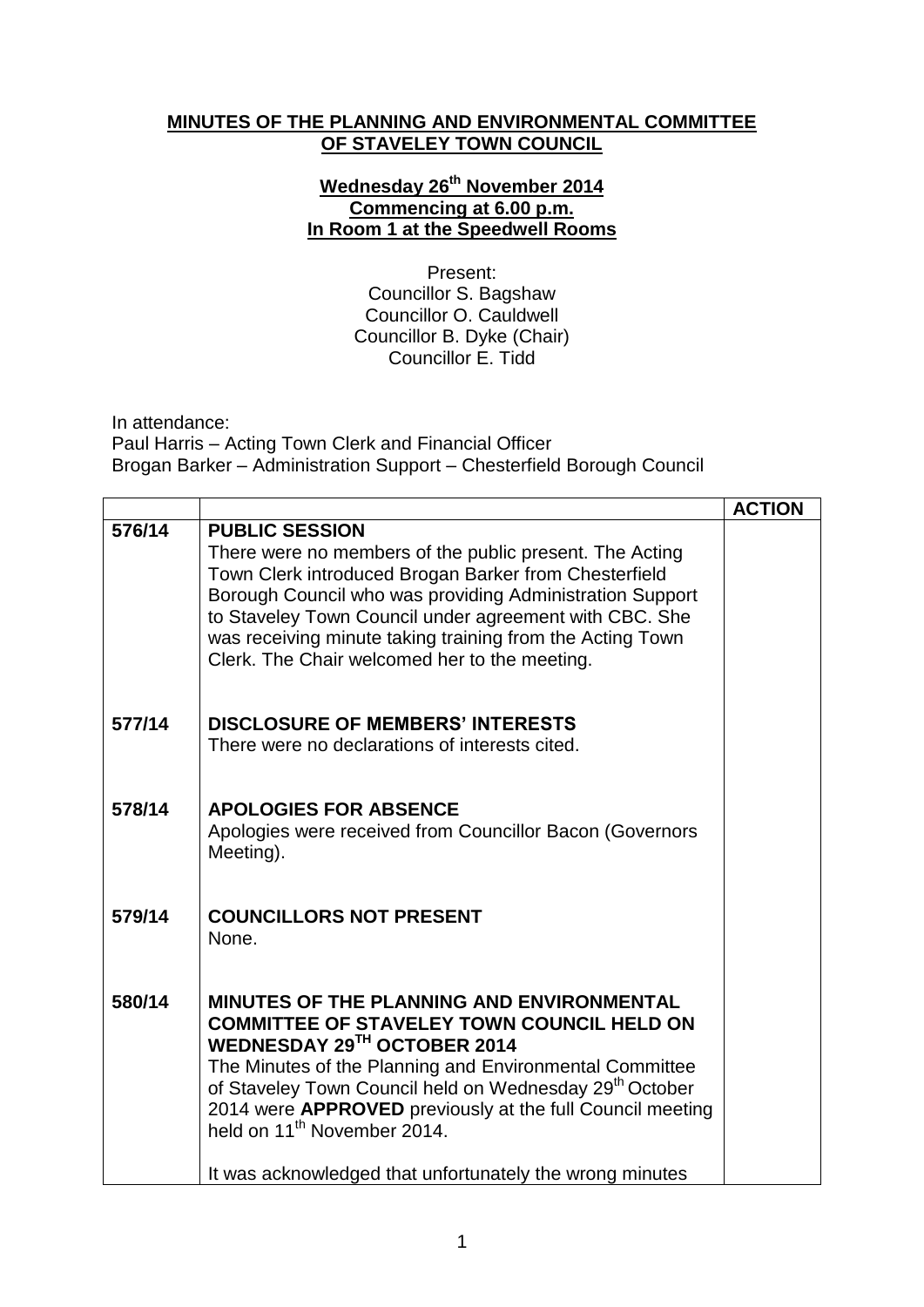|        | were attached to the agenda. The Acting Town Clerk stated<br>the correct minutes would be brought to the next meeting for<br>information.                                                                                                                                                               |  |
|--------|---------------------------------------------------------------------------------------------------------------------------------------------------------------------------------------------------------------------------------------------------------------------------------------------------------|--|
| 581/14 | <b>MATTERS ARISING FROM THE MINUTES OF THE</b><br>PLANNING AND ENVIRONMENTAL COMMITTEE OF<br>STAVELEY TOWN COUNCIL HELD ON WEDNESDAY<br>29TH OCTOBER 2014<br>No matters arising raised.                                                                                                                 |  |
| 582/14 | DETAILS OF THE PLANNING APPLICATIONS DEALT<br><b>WITH BY MEMBERS SO AUTHORISED</b><br>The list of planning applications was <b>NOTED</b> .                                                                                                                                                              |  |
|        | With regards to CHE/14/00644/FUL the proposed solar<br>photovoltaic farm considered by the P&E Committee on 24 <sup>th</sup><br>September 2014 no comments had been received from<br>members of the public.                                                                                             |  |
| 583/14 | A LIST OF PLANNING DECISIONS NOTIFIED BY<br><b>CHESTERFIELD BOROUGH COUNCIL</b><br>The list of planning decisions notified by Chesterfield<br>Borough Council were available on the website<br>www.chesterfield.gov.uk/planningapplications.                                                            |  |
| 584/14 | <b>TAWNYWOOD RECYCLING LIMITED</b><br>A Letter had been received from Tawnywood Recycling<br>Limited regarding membership of the Local Liaison Group for<br>the Phoenix Materials Recycling Facility at Barrow Hill. The<br>letter invited one elected member to represent the council on<br>the group. |  |
|        | It was RECOMMENDED that CIIr J. Barnett and CIIr D<br>Parsons should be asked it one of them would like to go on.<br>Alternatively the matter should be brought back to a future<br>P&E Committee meeting.                                                                                              |  |
| 585/14 | <b>STAVELEY WORKS SITE</b><br>It was <b>NOTED</b> that there had not been any meetings for<br>some time. The newsletter was still received by CIIr Tidd. A<br>letter would be written to Derbyshire County Council to ask if<br>any meetings were planned.                                              |  |
| 586/14 | <b>MARKHAM VALE</b>                                                                                                                                                                                                                                                                                     |  |